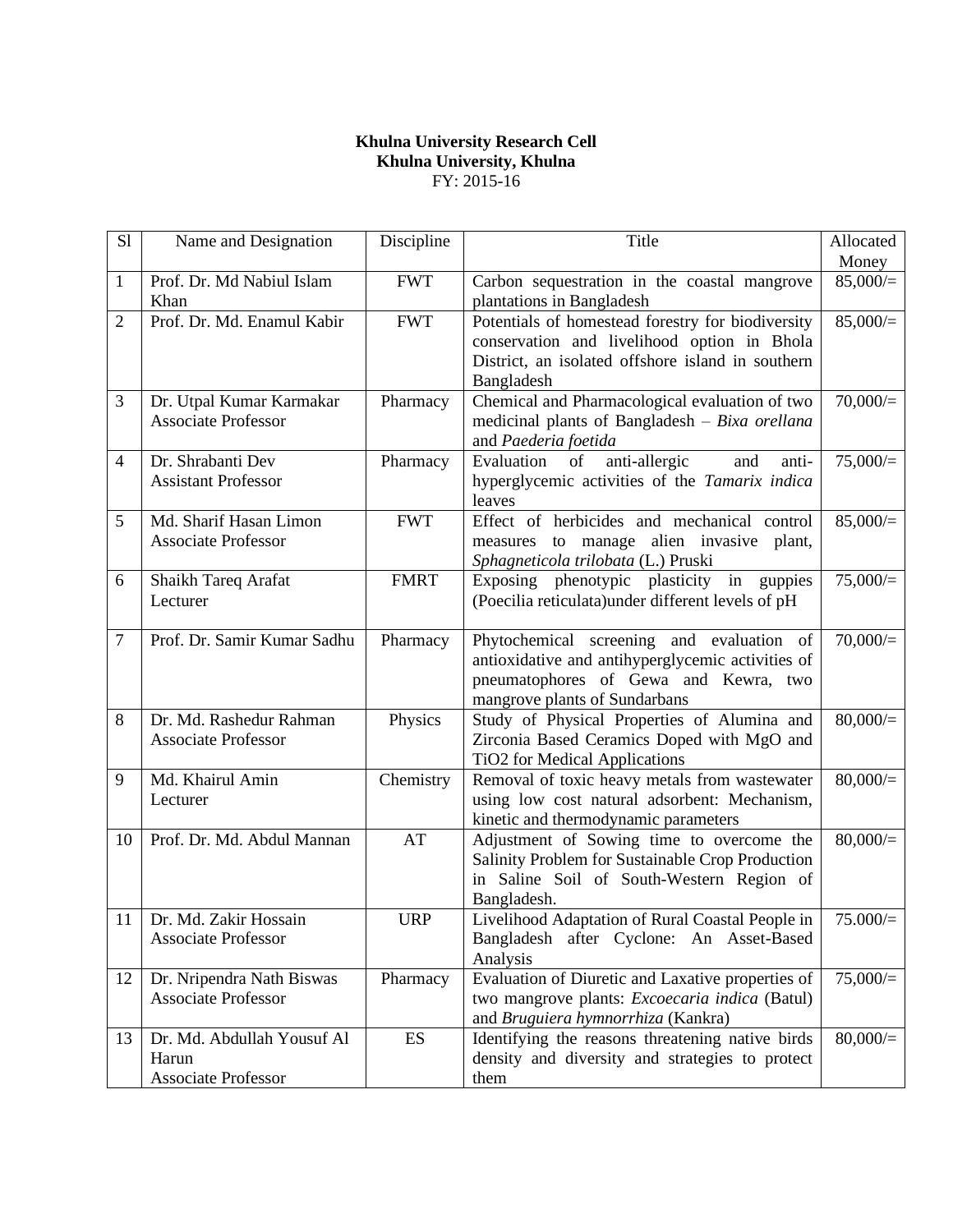| 14 | Nusrat Zahan Lopa<br><b>Assistant Professor</b>     | <b>BA</b>                           | The role of Social capital in the performance of<br>microbusinesses- a Study on the Microcredit<br>borrowers and non-microcredit borrowers in<br>Khulna region             | 70,000/     |
|----|-----------------------------------------------------|-------------------------------------|----------------------------------------------------------------------------------------------------------------------------------------------------------------------------|-------------|
| 15 | Bishwajit Bokshi<br><b>Assistant Professor</b>      | Pharmacy                            | of<br>phytochemical<br>Assessment<br>and<br>pharmacological activities of various fractions of<br>Xylocarpus mekongensis root                                              | 75,000/     |
| 16 | Prof. Dr. S. M. Mahbubur<br>Rahman                  | <b>BGE</b>                          | In vitro induction of Somaclonal Variation in<br>Tulip.                                                                                                                    | $75,000 =$  |
| 17 | Prof. Md. Raihan Ali                                | <b>BGE</b>                          | Induction of Somaclonal Variation in Popular<br>Aromatic Rice Varieties of Bangladesh using<br>Ethyl Methansulphonate (EMS)                                                | $80,000/$ = |
| 18 | Prof. Dr. Md. Haider Ali<br><b>Biswas</b>           | Mathemati<br>$\mathbf{c}\mathbf{s}$ | A SEIR Model to Study the Transmission<br>Dynamics of Tuberculosis Burden in Bangladesh                                                                                    | 55,000/     |
| 19 | Shaharior Rahman Razu<br><b>Assistant Professor</b> | Sociology                           | Water, Sanitation and Hygiene Practice of Slum<br>Residents in Khulna City of Bangladesh                                                                                   | 55,000/     |
| 20 | Md. Nuruzzaman<br><b>Assistant Professor</b>        | English                             | Socioeconomic Status and English Language<br>Competence of Students: A Case study in the<br>Southwestern Region of Bangladesh                                              | 65,000/     |
| 21 | Deabsish Kumar Das<br><b>Assistant Professor</b>    | Economics                           | Consumers' behavior and recycling practices of<br>spent easy-bike batteries in South-west region of<br>Bangladesh                                                          | $65,000 =$  |
| 22 | Md. Rasel Kabir<br>Lecturer                         | <b>Statistics</b>                   | Assessing the impact of different influential<br>prognostic factors on survival time of cancer<br>patients in Bangladesh.                                                  | 60,000/     |
| 23 | Md. Jahangir Hossain<br><b>Associate Professor</b>  | AT                                  | Comparison of three different composting<br>methods using different types of local organic<br>wastes                                                                       | $65,000 =$  |
| 24 | Dr. Md. Shamim Akhter<br><b>Associate Professor</b> | <b>BGE</b>                          | Antimicrobial and cytotoxic activity of seed<br>extracts of Tamarindus indica                                                                                              | 60,000/     |
| 25 | Md. Anisuzzman<br><b>Assistant Professor</b>        | Pharmacy                            | Evaluation of secondary bioactive metabolites<br>with its in-vivo neuropharmacological and in-<br>vitro antioxidant and cytotoxic properties from<br>two medicinal plants. | 70,000/     |
| 26 | Prof. Dr. Ranajit Bairagi                           | <b>BA</b>                           | Causal Relation between Energy Consumption<br>and Economic Development: A revisit in the<br>Indian Subcontinent.                                                           | $65,000/=$  |
| 27 | Shamima Sultana<br><b>Assistant Professor</b>       | <b>FMRT</b>                         | Role of fertilizer in prawn-carp-mola polyculture<br>in homestead pond                                                                                                     | 70,000/     |
| 28 | Dr. Md. Shamim Ahsan<br><b>Associate Professor</b>  | <b>ECE</b>                          | Design and Development of an Aircraft Type<br>Portable Drone for National Security and Disaster<br>Management                                                              | 80,000/     |
| 29 | Prof. Dr. Md. Mustafizur<br>Rahman                  | Pharmacy                            | Investigation of association between p53 Codon<br>72 (Arg72pro) polymorphism (SNPs) and risk of<br>prostat cancer prevalence<br>in<br>Bangladeshi<br>populations.          | 70,000/     |